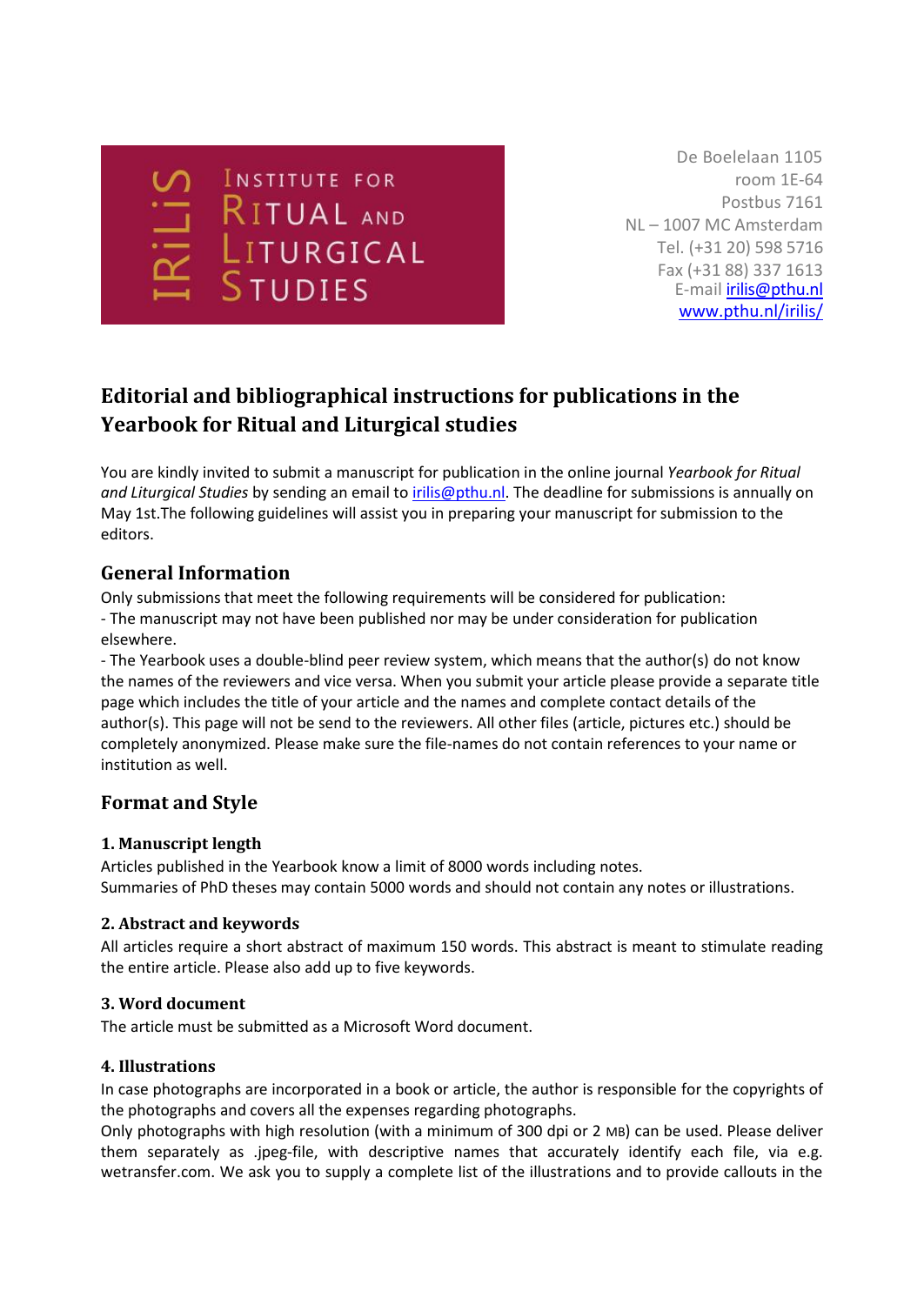

body text which indicate where you want each illustration to be placed ("fig. 5 about here"). All text references to illustrations should be by the numbers: "as figure 1 shows…, " or "see figure 4".

#### *Caption of illustrations*

After the explanation of the illustration the material must be credited. Some examples:

Figure 1. Close-up of altarpiece. Photo by author.

Figure 2. Frontispiece of *Christian Prayers and Meditations* (London: John Daye, 1569), showing Queen Elizabeth at prayer in her private chapel. Reproduced by permission of the Archbishop of Canterbury and the Trustees of the Lambeth Palace Library.

This caption is one character size smaller than the character size of the body text.

#### **5. Language**

The Yearbook prefers receiving manuscripts written in English. You can also submit texts written in Afrikaans, Dutch, French or German. Please make sure the abstract and keywords are written in English. In case of an article written in a language other than the author's mother tongue, the text must be corrected at native speakers level before submission. IRiLiS is not responsible for the quality of the correction, nor can cover its costs.

Words written in a language deviating from your main text must be written in italics. Also book titles -Bible books and songbooks included – that are mentioned in the body text must be italicised. As for the rest, do not use italics.

#### **6. Notes and bibliographical data**

In the Yearbook footnotes are used. An article does not include a separate bibliography at the end; all bibliographical information must be included in footnotes. Please use consecutively numbered footnotes in the entire article (not per page). The reference to footnotes must be done by numerals. Normally, these numerals are placed at the end of a sentence, after the punctuation mark. Occasionally, it is more obvious to place the note number within the sentence. In that case, please place the note number always after the next punctuation mark (comma, semicolon, …). In footnotes use characters two sizes smaller than the character size of the body text.

Manuscripts should follow the *notes & bibliography style* of the *Chicago Manual Citation Style, 16th edition.* We give you some examples of citations using the notes and bibliography style, for detailed examples please consult the manual: [http://arts.pdn.ac.lk/ichss/content/Chicago\\_Manual\\_of\\_Style.pdf,](http://arts.pdn.ac.lk/ichss/content/Chicago_Manual_of_Style.pdf) accessed March 24, 2017.

#### **Book:**

#### **First note/subsequent note (indented):**

1. Gerard van der Leeuw, *Wegen en Grenzen* (Amsterdam: H.J. Paris, 1948), 52.

18. Van der Leeuw, *Wegen en Grenzen,* 53-59.

2. Marcel Barnard, Johan Cilliers and Cas Wepener, *Worship in the Network Culture. Fields and Methods, Concepts and Metaphors* (Leuven: Peeters, 2014), 143.

7. Barnard, Cilliers and Wepener: *Worship in the Network Culture,* 18.

#### **Article in a print journal:**

3. Gerard Lukken, "Liturgiewetenschappelijk Onderzoek in Culturele Context. Methodische Verhelderingen en Vragen," *Jaarboek voor Liturgie-onderzoek* 13 (1997): 135-148.

9. Lukken, "Literatuurwetenschappelijk Onderzoek in Culturele Context," 135.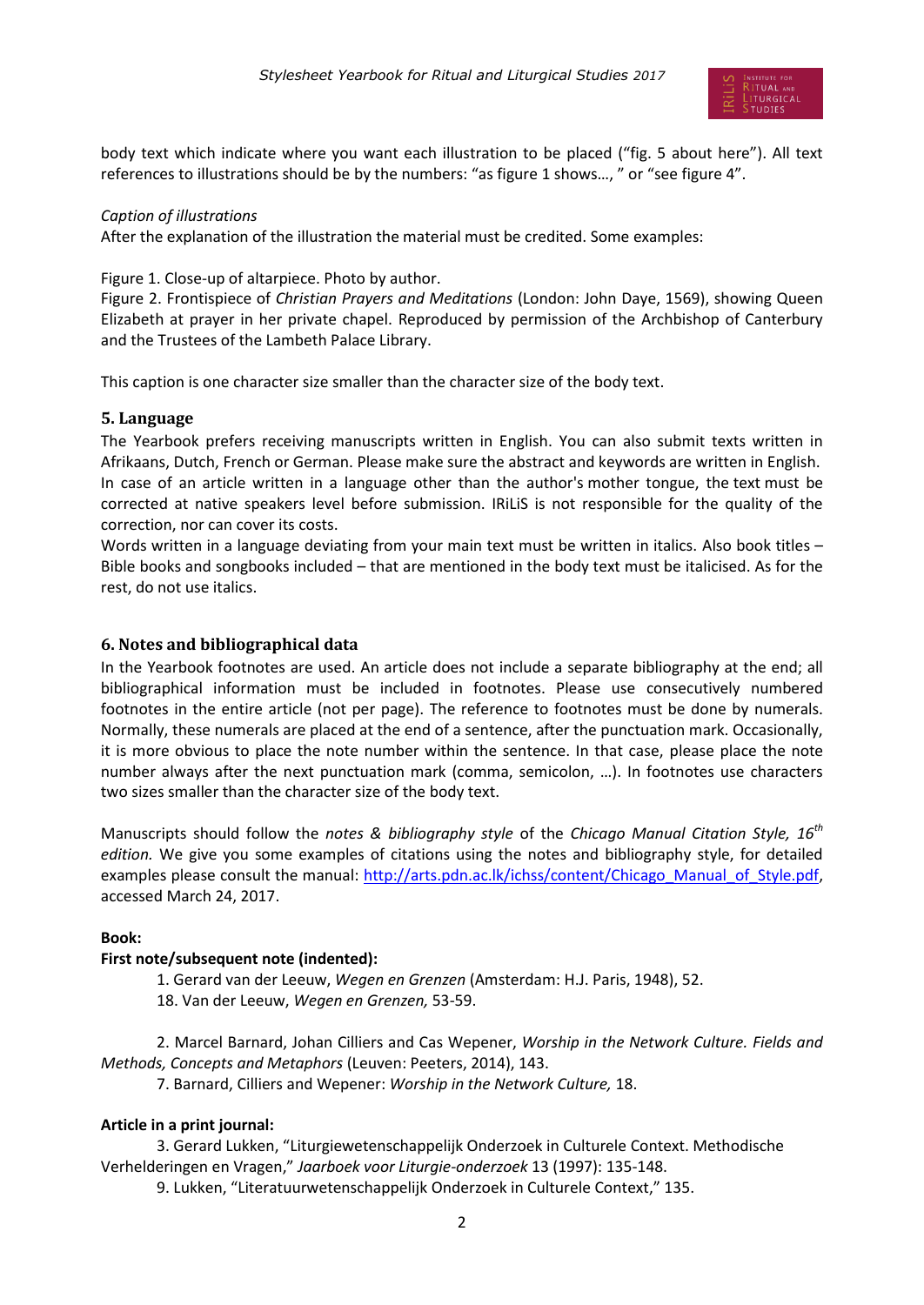

### **Article in an online journal:**

Include a DOI if the journal lists one. A DOI is a permanent ID that, when appended to<http://doi.org/> in the address bar of an Internet browser, will lead to the source.

2. Claire T. Jones, "Christian Listening and the Ethical Community of Liturgical Text," *Literature and Theology* 27, no. 2 (2013): 227-39, doi[: 10.1093/litthe/frt009.](https://doi.org/10.1093/litthe/frt009) 4. Jones, "Listening," 228.

### **Chapter in an edited book:**

Herman Wegman, "Prein, Joannes Adrianus Maria," in *Liturgisch Woordenboek* 2, ed. L. Brinkhoff et al. (Roermond: J.J. Romen & Zonen, 1958-1969), 2262.

### **References to internet sites:**

When you refer to an internet site, always include the URL and the date when you last accessed the webpage. Mention the name of the website and the owner of this website, if available.

Google. "Google Privacy Policy." Accessed July 19, 2010. [http://www.google.com/intl/en/privacypolicy.html.](http://www.google.com/intl/en/privacypolicy.html)

## **7. Line spacing and tabs**

The complete manuscript must be double-spaced and extra space or blank lines between paragraphs should be avoided. Use the Tab key to indent the first line of a paragraph. A tab or hard return (made with the enter key) may not appear within a paragraph.

## **8. Numbering of sections**

Sections must be numbered using Arabic numerals. For instance: 1., 2., or 1.1., 1.2. and so forth.

## **9. Capitals**

All capitals, which are an abbreviation of an institution, organization, et cetera, – for instance IRILIS– must be written in capitals in the body text as well as in footnotes.

#### **10. Abbreviations**

Abbreviations in the body text are not allowed, besides indicating expressions which are almost always abbreviated (e.g. DNA, IQ). You may use abbreviations in the footnotes, the abbreviation following in parentheses immediately after the first occurrence.

## **11. Quotations**

Please, put quotations of sentences between "…"; but put quoted emphasized words between '…'. If quotations are longer than three lines, don't put them between quotation marks, but place them between two blank lines. Furthermore, place those sentences as a quotation block with one tab from the left side and in one smaller character size as the body text.

Please translate Latin, Greek or another foreign language in the body text, and quote the original text in the footnote.

In case of questions on particular editorial or bibliographical matters, please feel free to contact the managing editor of the Yearbook for Ritual and Liturgical Studies via *irilis@pthu.nl.*